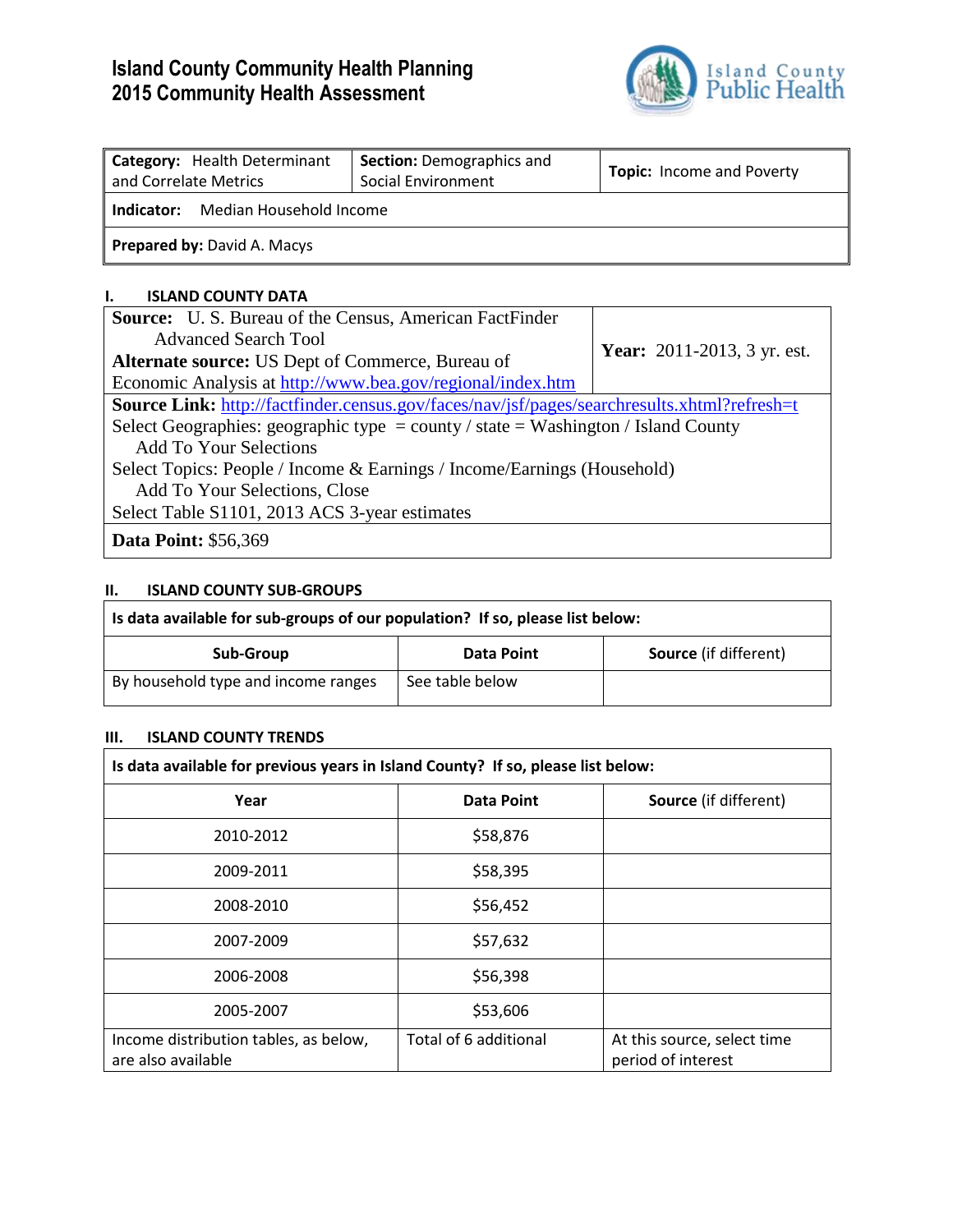#### IV. WASHINGTON STATE

| Source:                                                                                          |          |         |          |          |          | Year:    |          |  |
|--------------------------------------------------------------------------------------------------|----------|---------|----------|----------|----------|----------|----------|--|
| <b>Source Link:</b> same as in Block I. but start with Geographic Type = state instead of county |          |         |          |          |          |          |          |  |
| Data Point: 2011-2013; 2010-2012; 2009-2011; 2008-2010; 2007-2009; 2006-2008; 2005-2007          |          |         |          |          |          |          |          |  |
|                                                                                                  | \$58.592 | S57.966 | \$57,742 | \$56,911 | \$57,125 | \$57.234 | \$53.940 |  |

#### V. **UNITED STATES**

| Source:                                                                                      |  |                                     |  |  |                   | Year: |          |  |  |
|----------------------------------------------------------------------------------------------|--|-------------------------------------|--|--|-------------------|-------|----------|--|--|
| Source Link: same as in Block I. but skip Geographies and data table defaults to US national |  |                                     |  |  |                   |       |          |  |  |
| Data Point:: 2011-2013; 2010-2012; 2009-2011; 2008-2010; 2007-2009; 2006-2008; 2005-2007     |  |                                     |  |  |                   |       |          |  |  |
|                                                                                              |  | \$52,176 \$51,771 \$51,484 \$51,222 |  |  | \$51,369 \$52,175 |       | \$50,007 |  |  |

| Household                                    | <b>Households</b>                       |       |                     |       |                          |       |                  |       |
|----------------------------------------------|-----------------------------------------|-------|---------------------|-------|--------------------------|-------|------------------|-------|
| <b>Income</b><br>(2013 inflation adjusted    | All<br>households<br>#<br>$\frac{0}{0}$ |       | <b>Family</b>       |       |                          |       | <b>Nonfamily</b> |       |
| dollars)<br>2013 ACS 3-yr est<br>Table S1901 |                                         |       | <b>All families</b> |       | <b>Married</b><br>couple |       |                  |       |
|                                              |                                         |       | #                   | %     | #                        | %     | #                | ℅     |
| Total #                                      | 32,988                                  |       | 22,703              | 68.8% | 19,072                   | 57.8% | 10,285           | 31.2% |
|                                              |                                         |       |                     |       |                          |       |                  |       |
| $<$ \$10,000                                 | 1,748                                   | 5.3%  | 704                 | 3.1%  | 210                      | 1.1%  | 1,224            | 11.9% |
| \$10,000 to \$14,999                         | 1,583                                   | 4.8%  | 522                 | 2.3%  | 210                      | 1.1%  | 1,080            | 10.5% |
| \$15,000 to \$24,999                         | 2,738                                   | 8.3%  | 1,408               | 6.2%  | 553                      | 2.9%  | 1,378            | 13.4% |
| \$25,000 to \$34,999                         | 3,464                                   | 10.5% | 1,657               | 7.3%  | 1,373                    | 7.2%  | 1,687            | 16.4% |
| \$35,000 to \$49,999                         | 5,014                                   | 15.2% | 3,360               | 14.8% | 2,880                    | 15.1% | 1,769            | 17.2% |
| \$50,000 to \$74,999                         | 6,037                                   | 18.3% | 4,654               | 20.5% | 3,948                    | 20.7% | 1,327            | 12.9% |
| \$75,000 to \$99,999                         | 5,047                                   | 15.3% | 3,928               | 17.3% | 3,700                    | 19.4% | 998              | 9.7%  |
| \$100,000 to \$149,999                       | 4,915                                   | 14.9% | 4,268               | 18.8% | 4,081                    | 21.4% | 607              | 5.9%  |
| \$150,000 to \$199,999                       | 1,385                                   | 4.2%  | 1,226               | 5.4%  | 1,144                    | 6.0%  | 123              | 1.2%  |
| $\ge$ \$200,000                              | 1,089                                   | 3.3%  | 976                 | 4.3%  | 973                      | 5.1%  | 93               | 0.9%  |
| Median                                       | \$56,369                                |       | \$68,921            |       | \$76,429                 |       | \$33,361         |       |
| Mean                                         | \$73,863                                |       | \$85,413            |       | \$91,341                 | (1)   | \$45,860         |       |

(1) value from S1901 5-year estimated value; there were no entries in the 1-yr or 3-yr est value tables